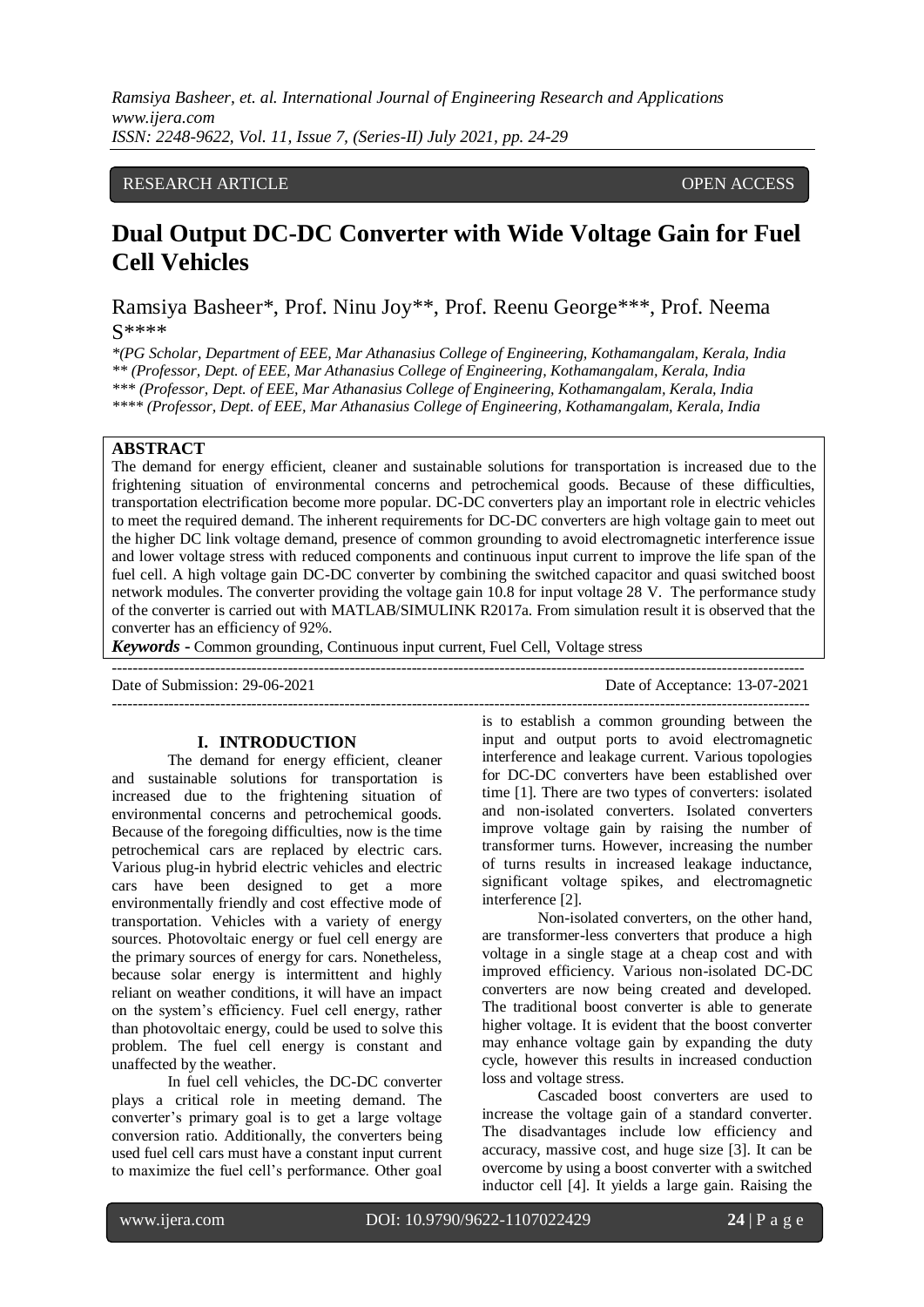number of switched inductor cells linked and increasing the voltage gain. The disadvantage of this topology is that it has a larger number of inductors, which results in more stress and decreased efficiency. The use of switched capacitor topologies can reduce voltage stress, as shown in [5].

[5][6] Describe a variety of Z-source based DC-DC converter topologies. These Z-source converters, on the other hand, have some drawbacks, such as excessive current ripple, high starting current, and the lack of common grounding. These issues can be overcome by employing a large number of quasi Z-source converters [7]. The coupling of a switched capacitor module and a quasi switched boost module is utilized in a variety of configurations for high voltage gain [8]. These topologies, however, have issues with complexity, size, and efficiency.

In order to overcome the problems pointed in above papers a dual output high gain DC-DC converter is introduced which has higher efficiency and higher gain. The converter is a combination of quasi- switched boost network and switched capacitor module which has lower voltage stress across semiconductor devices.

# **II. WORKING PRINCIPLE**

The proposed converter is motivated by the desire to optimize voltage gain while using fewer components and reducing voltage stress across semiconductor devices. Four switches  $(S_1, S_2, S_3, S_4)$  $S_4$ ), one inductor (L), five capacitors (C<sub>1</sub>, C<sub>2</sub>, C<sub>3</sub>, C<sub>4</sub>,  $C_5$ ) and four diodes  $(D_1, D_2, D_3, D_4)$  and two output resistors  $(R_{01}$  and  $R_{02})$  make up the converter. The input and output voltages are denoted by  $V_{in}$ ,  $V_{01}$ and  $V_{02}$  are the numbers assigned to them. The converter is made up of a switched capacitor module  $(C_3, C_4, C_5, D_2, D_3, and D_4)$  and a quasi-switched boost module  $(L, S_1, and D_1)$ .



Fig. 1 Proposed converter

2.1 Modes of Operations

Fig. 4 shows the converter's working waveform. There are two operational modes for the time period Ts. Below are the corresponding circuits for various functioning modes.

Mode 1: In mode1, the switches  $S_1$ ,  $S_2$  and  $S_4$  are turned ON and  $S_3$  turned OFF. The diode  $D_3$ is forward biased and diodes  $D_1$ ,  $D_2$  and  $D_4$  are reverse biased. The capacitors  $C_1$  and  $C_2$  are parallel. As a result, the capacitor voltage  $V_{C2}$  becomes equal to voltage  $V_{C1}$ .



Fig. 2 Mode 1

The inductor L is charged to sum of voltage  $V_{in}+V_{C1}$  through switch S<sub>2</sub>. The capacitor C<sub>5</sub> discharged in order to charge the capacitor  $C_3$  and the two capacitors are paralleled. Therefore, the voltage  $V_{C3}$  becomes equal to voltage  $V_{C5}$ . The capacitor  $C_4$  and  $C_5$  supplies the power to load  $R_{01}$ and R<sub>02</sub> respectively.

Mode 2: In mode 2, the switches  $S_1$ ,  $S_2$  and  $S_4$  are turned OFF and  $S_3$  turned ON. The diodes  $D_3$ reverse biased and diodes  $D_1$ ,  $D_2$  and  $D_4$  are forward biased. The capacitor  $C_3$  and  $C_4$  are parallel. So, voltage  $V_{C3}$  is equal to voltage  $V_{C4}$ . The capacitor  $C_1$ and  $C_2$  are charged through the sum of voltage  $V_{in}+V_{L}$ . The capacitor  $C_{3}$  discharges to charges the capacitor  $C_4$ . The capacitor  $C_5$  is also charging.



Fig. 3 Mode 2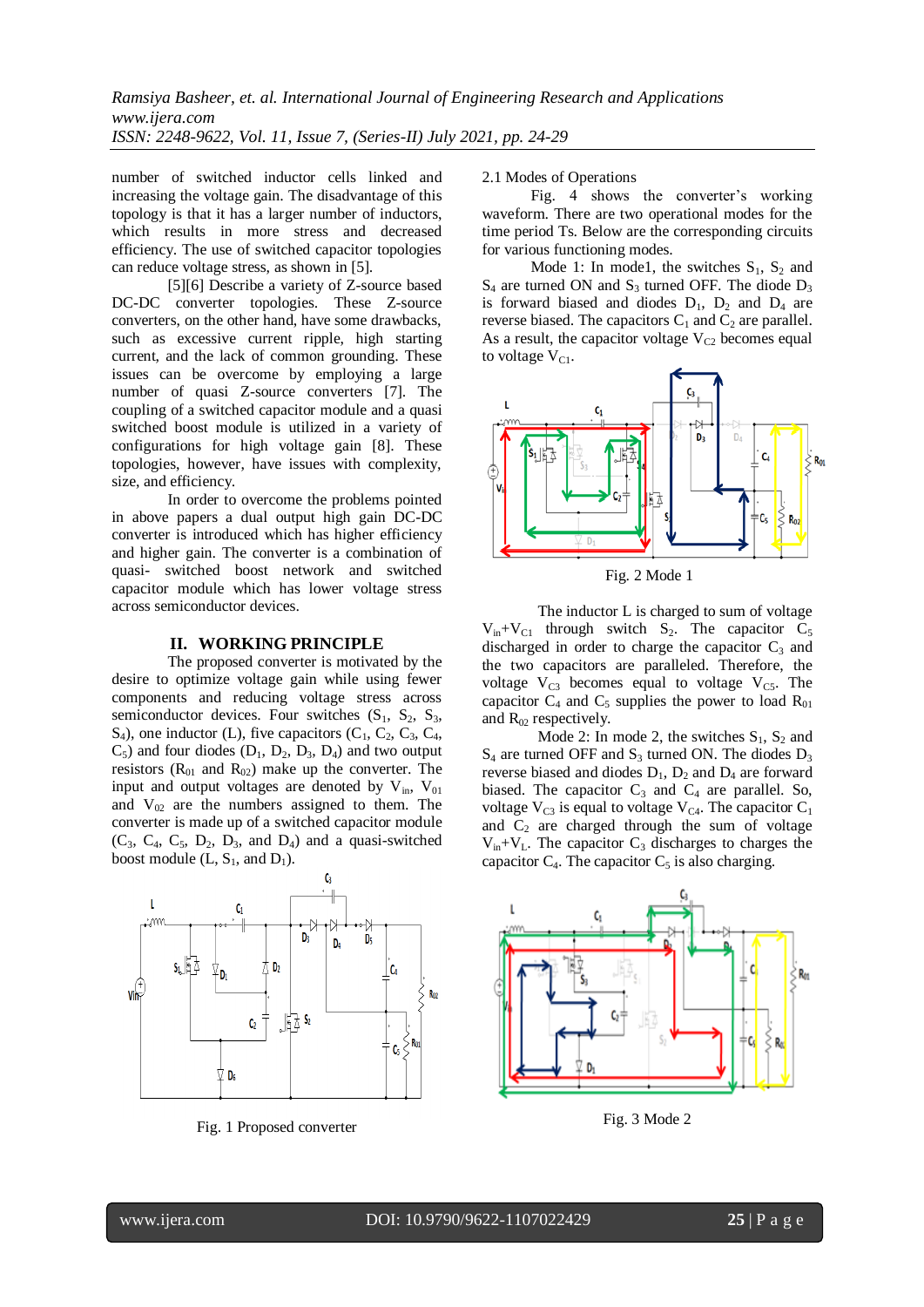*Ramsiya Basheer, et. al. International Journal of Engineering Research and Applications www.ijera.com ISSN: 2248-9622, Vol. 11, Issue 7, (Series-II) July 2021, pp. 24-29*



Fig. 4 Theoretical waveform

2.2 Design Consideration of Main Components The input voltage is taken as 28 V. The pulses are switched at the rate of 40 kHz with a duty ratio of 0.25.

## *A. DUTY RATIO*

For any practical applications, the dc-dc converter must be operated at lower duty ratios to get maximum efficiency.

$$
V_0 = \frac{4}{(1-2D)} \times V_{in} \tag{1}
$$

l *B. LOAD RESISTOR*

Taking  $P_0$  as 200 W and output power as 200 V, load resistance is calculated as,

$$
R = \frac{v_0^2}{P_0} = \frac{200^2}{200} = 200 \,\text{m}
$$
 (2)

*C. INDUCTOR*

l

Let %x be the ripple in inductor. In order to find ripple current, need inductor current.

$$
I_L = \frac{4}{1 - 2D} \times I_0 = 8A \tag{3}
$$

Let assumes as  $\frac{6}{1}$  x is 2% of I<sub>L</sub>.

$$
L = \frac{V_{in} \wedge (1 - D) \wedge D}{\sqrt{2 \times 2 \times I_0 \times f_s}} \tag{4}
$$

l The inductor L is designed as 0.4 mH. *D. CAPACITORS* 

 $\Delta V_{C1}$ ,  $\Delta V_{C2}$ ,  $\Delta V_{C3}$ ,  $\Delta V_{C4}$  and  $\Delta V_{C5}$  are the maximum tolerant voltage ripple on the capacitors  $C_1$ ,  $C_2$ ,  $C_3$ ,  $C_4$  and  $C_3$  respectively.

$$
C_1 = \frac{2D \times I_0}{(1 - D) \times \Delta V_{c1} \times f_s} \tag{5}
$$

$$
C_2 = \frac{(1+D)\times I_0}{(1-D)\times \Delta V_{c2} \times f_s}
$$
 (6)

$$
C_3 = \frac{r_0}{\Delta V_{c3} \times f_s} \tag{7}
$$

$$
C_4 = \frac{1}{\Delta V_{c4} \times f_s} \tag{8}
$$

$$
C_5 = \frac{D \times I_0}{\Delta V_{c5} \times f_s} \tag{9}
$$

The capacitor  $C_1$ ,  $C_2$  is designed as  $40 \mu$ F and capacitor  $C_3$ ,  $C_4$  and  $C_5$  are 100 $\mu$ F.

#### **III. CONTROL STRATEGY**

The duty cycle of switches  $S_1$ ,  $S_2$  and  $S_4$  are 0.25 and same pulse with 180 degree phase shift is given to switch  $S_3$ .



# **IV. SIMULATION RESULTS**

The proposed converter is simulated in MATLAB/SIMULINK by choosing the parameters listed in Table1 and the Simulink model is shown in Fig.5. An input voltage Vin of 28 V gives an output voltage V<sub>0</sub> of 300 V (V<sub>01</sub>=200 V, V<sub>02</sub>=100 V) for an output power  $P_0$  of 200 W. The switches are MOSFET/Diode with constant switching frequency of 40 kHz.



Fig. 7 Simulink model of converter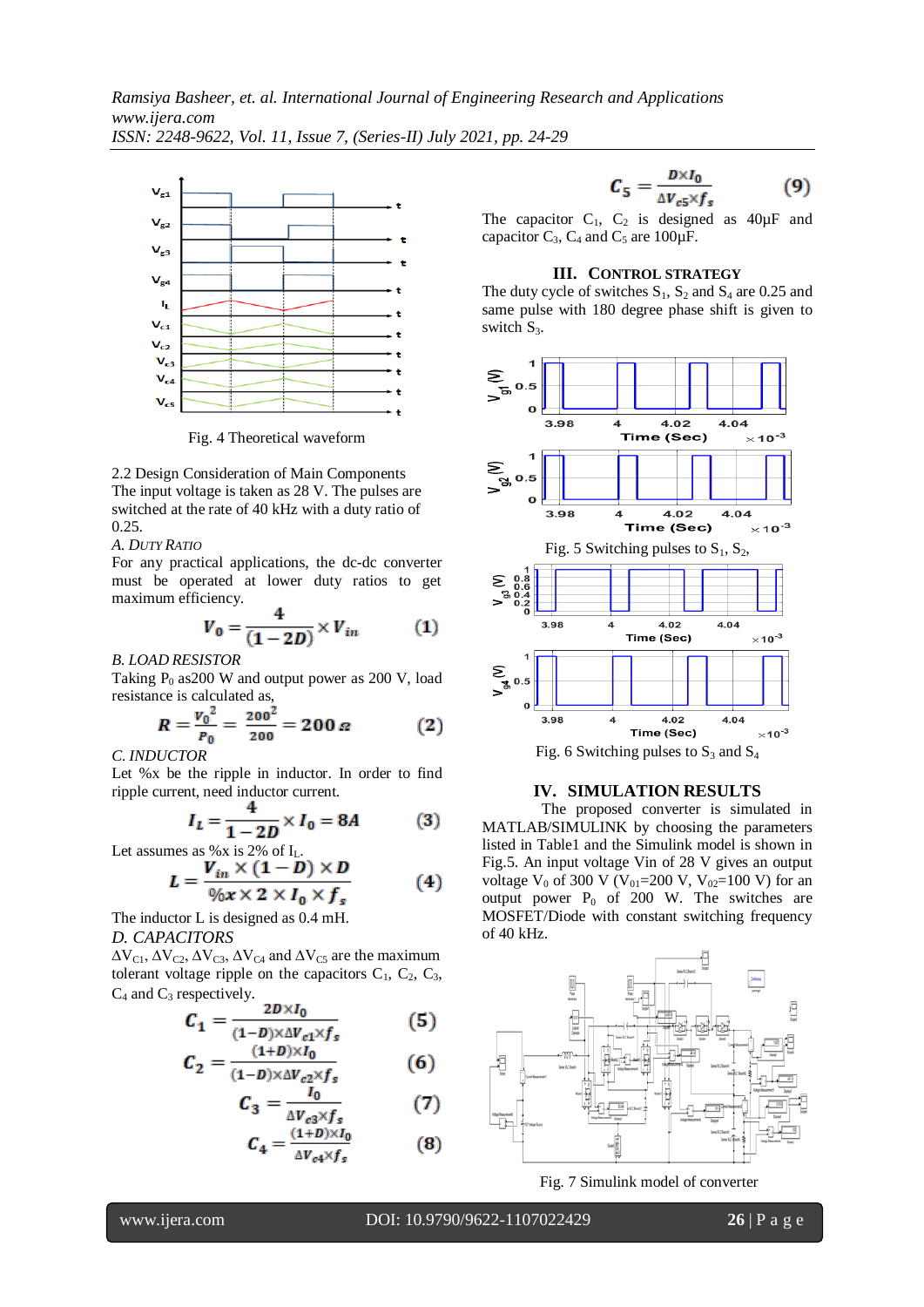*Ramsiya Basheer, et. al. International Journal of Engineering Research and Applications www.ijera.com ISSN: 2248-9622, Vol. 11, Issue 7, (Series-II) July 2021, pp. 24-29*

| TABLE I<br>SIMULATION PARAMETERS    |                                    |
|-------------------------------------|------------------------------------|
| <b>Parameters</b>                   | <b>Specifications</b>              |
| Input Voltage $(V_{in})$            | 28V                                |
| <b>Output Voltage</b>               | $V_{01} = 200V$<br>$V_{02} = 100V$ |
| Switching Frequency $(f_s)$         | 40kHz                              |
| Inductor L                          | $400\mu H$                         |
| Capacitors $C_1$ , $C_2$            | $40\mu F$                          |
| Capacitors $C_3$ , $C_4$ , $C_5$    | $100\mu F$                         |
| Load Resistance $(R_{01} = R_{02})$ | 200a                               |

Fig. 8 shows the input voltage (Vin) and input current (Iin) and its zoom version. Input voltage (Vin) is 28 V and input current (Iin) is about 9.8 A.



Fig. 8 a) input voltage b) input current

Fig. 9 shows the output voltage  $(V_{01})$  and output current  $(I_{01})$  and its zoom version. Output voltage  $(V_{01})$  is about 201 V and has a ripple of 0.3 V. Output current  $(I_{01})$  is about 1 A and output current ripple is in the range of 0.002 A.



Fig. 9 (a) output voltage  $(V_{01})$  (b) output current  $(I_{01})$ 

Fig. 10 shows the output voltage  $(V_{02})$  and output current  $(I_{02})$  and its zoom version. Output voltage  $(V_{02})$  is about 102 V and has a ripple of 0.2 V. Output current  $(I_{02})$  is about 0.5 A and output current ripple is in the range of 0.002 A.



 $(I_{02})$ 

The current flows through the inductor L and its zoom version is shown in the Fig. 11. Inductor current is same as input current. Inductor current is about 9.8 A and ripple current is about 0.8 A.





The voltage across capacitors  $C_1$  and  $C_2$  are shown in Fig. 12 with magnitude of  $V_{C1}=52$  V and  $\Delta V_{C1}$ =2V, V<sub>C2</sub>=52 V and  $\Delta V_{C2}$ =2 V.



The voltage across capacitors  $C_3$ ,  $C_4$  and  $C_5$  are shown in Fig. 13 with magnitude of  $V_{C3}=96$  V and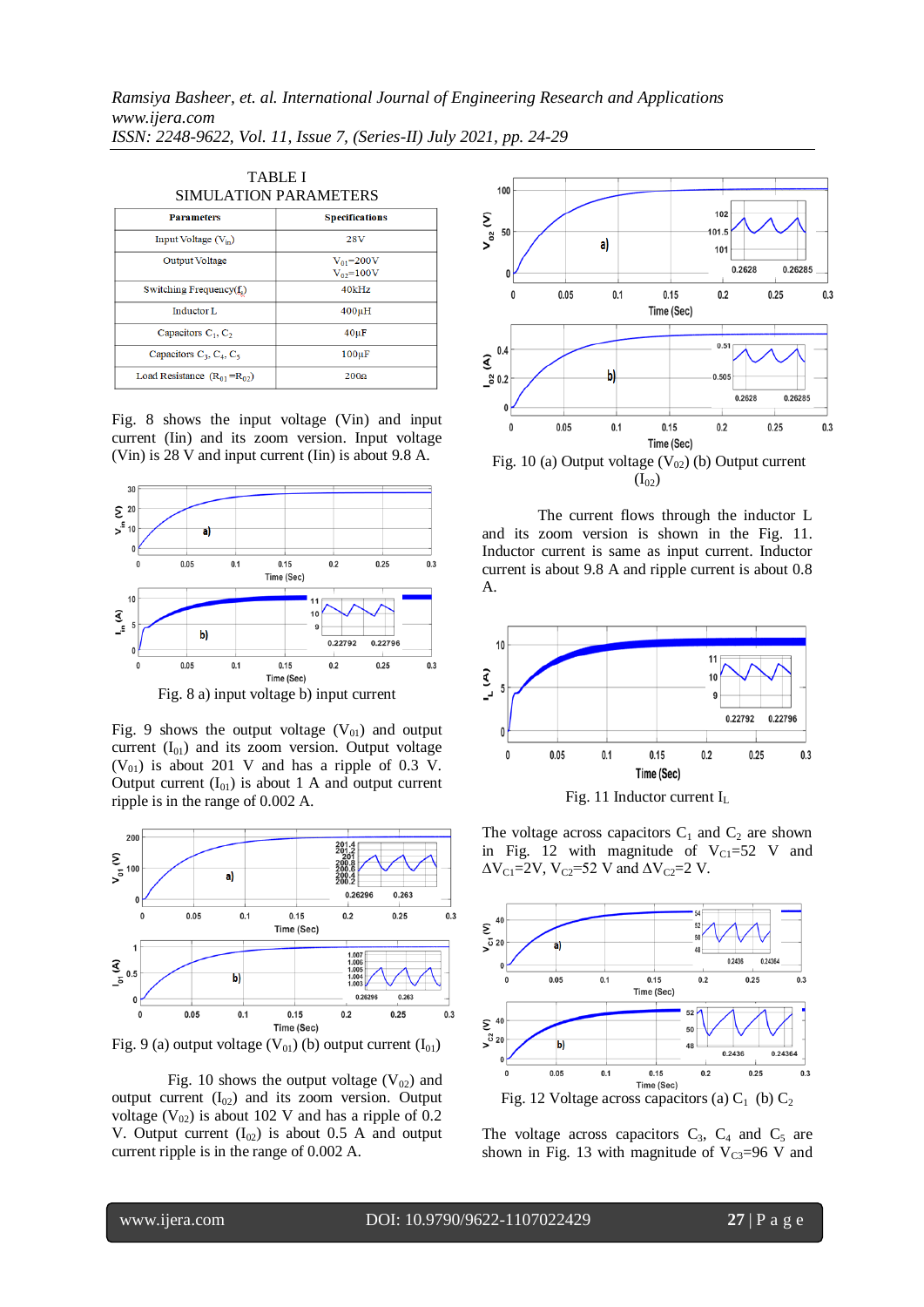$\Delta V_{C3}$ =0.1 V, V<sub>C4</sub>=99 V and  $\Delta V_{C4}$ =0.25 V, V<sub>C5</sub>=99 V and  $\Delta V_{CS}$ =0.25 V.



 $(c)$  C<sub>5</sub>

# **V. ANALYSIS**

The analysis dual output DC-DC converter is carried out by considering parameters like voltage gain, efficiency, and duty cycle.

*A. Efficiency Vs Output power*



Efficiency of a power device is defined at any load as the fraction of the power output to the power input. Fig. 14 and 15 are shows typical curve for the variation of efficiency as a function of output power for R load and RL load respectively. The converter achieves maximum efficiency of about 92% for the converter.





## *B. Voltage gain Vs Duty ratio*

The analysis of voltage gain as a function of duty ratio is shown in Fig.16. The voltage gain is initially increases with increasing duty ratio and reaches a maximum point. Further increasing of duty cycle, gain starts to decreases.



According to this figure, the voltage gain of boost converter is highest when the duty cycle is equal to 40%.



The plot of output voltage ripple as a function of switching frequency is shown in Fig. 17. According to this figure, for  $R_{01}$  load the converter has ripple about 0.3 V and for  $R_{02}$  load the converter has ripple about 0.2 V for switching frequency of 40 kHz.

## **VI. CONCLUSION**

A high-gain DC-DC converter that effectively meets the demands of fuel cell vehicles, such as constant input current, high voltage gain, common grounding and a light weight. The operation of CCM is described, as well as design guidelines. The proposed converter has a larger voltage gain than a standard converter. When compared to a traditional boost converter, the converter produces less voltage stress across semiconductor components. The problem of electromagnetic interferences and leakage current is eliminated by providing a common grounding between the input and output ports. As a result, the